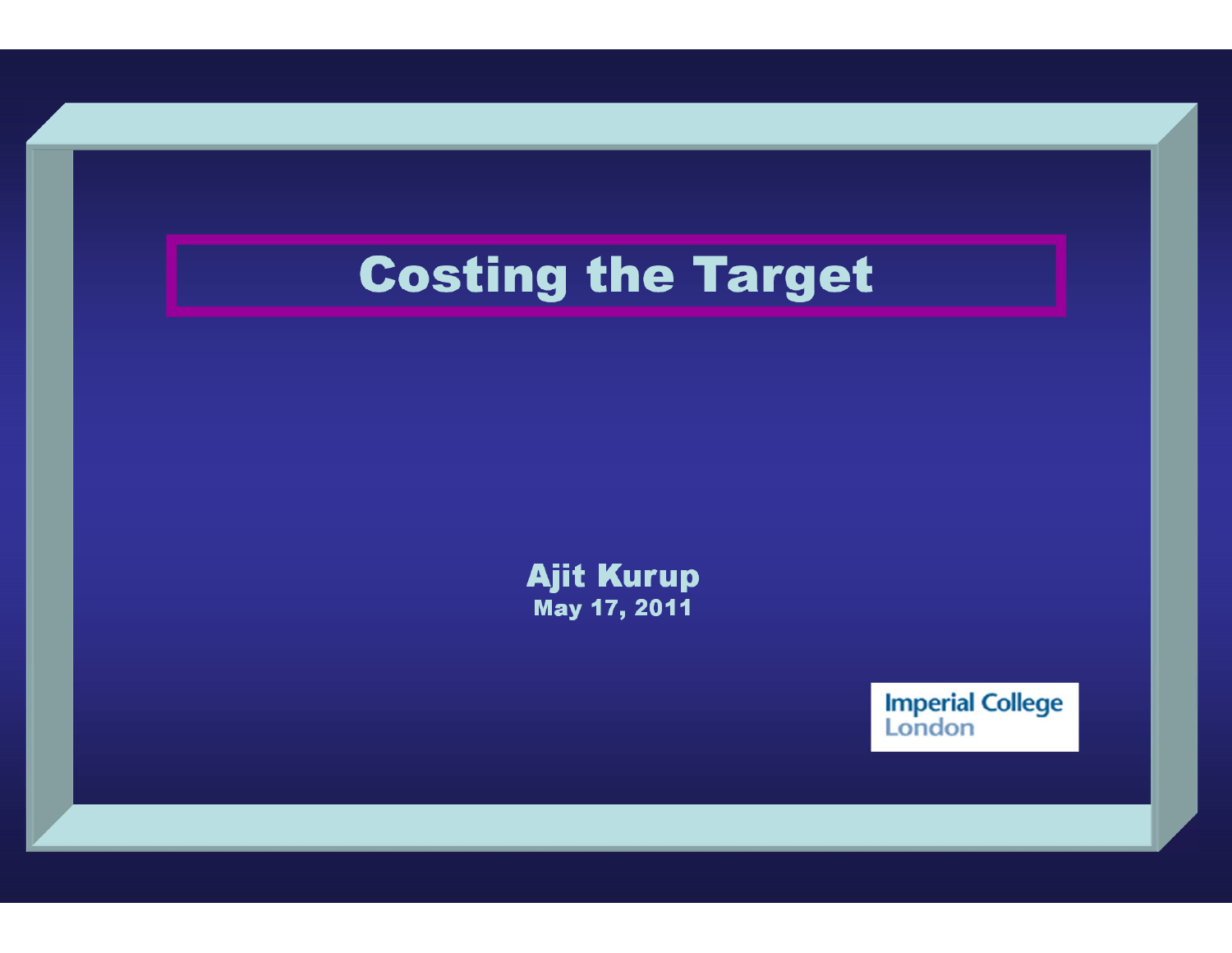### Introduction

- • Costing of the target for the RDR needs to be done using the CERN costing tool.
	- The tool was originally designed to cost CLIC but is being used for EUROnu.
- • The tool is mainly for accounting and reporting, so we need to provide it with the right information!
	- Broken down into 3 project phases with associated costs and man-power.
- •Costing workshop on 25<sup>th</sup> May at CERN Plan is to discuss Project Breakdown Structures (PBSs).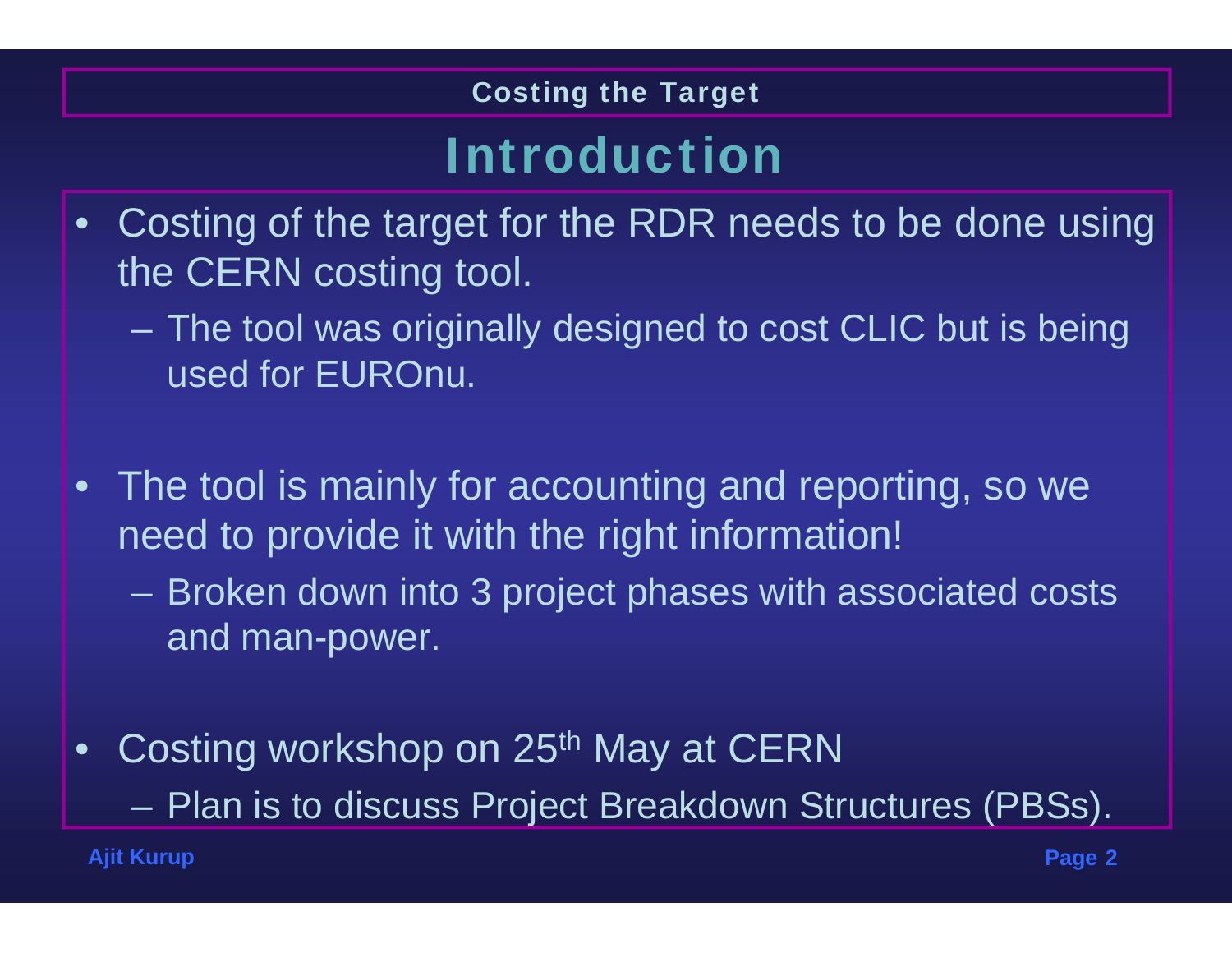## CERN Costing Tool

| Costing Tool v 0.10.1 - Mozilla Firefox                                                                                        |                                        |                                                                                                       |  |              |              |                              | $-0$ X                                      |  |
|--------------------------------------------------------------------------------------------------------------------------------|----------------------------------------|-------------------------------------------------------------------------------------------------------|--|--------------|--------------|------------------------------|---------------------------------------------|--|
| File Edit View History Bookmarks Tools Help                                                                                    |                                        |                                                                                                       |  |              |              |                              |                                             |  |
| $\rightarrow$<br>Costing Tool v 0.10.1                                                                                         |                                        |                                                                                                       |  |              |              |                              |                                             |  |
| Costing Tool v 0.10.1                                                                                                          |                                        |                                                                                                       |  |              |              |                              |                                             |  |
| Save & Refresh Crosstab Report Activity Logs Report Data Quality Report Use estimates from: Highest level possible<br>Open PBS |                                        |                                                                                                       |  | $\mathbf{v}$ |              |                              | AJIT KURUP (EN-MEF-LE) [ Support (a) Logout |  |
| <b>Neutrino Factory</b>                                                                                                        |                                        | <b>PBS Details</b> Upload                                                                             |  |              |              |                              |                                             |  |
| Name                                                                                                                           | RFQ                                    |                                                                                                       |  |              |              |                              |                                             |  |
| $\triangleq \times \sqrt{3}$ Neutrino Factory                                                                                  |                                        |                                                                                                       |  |              |              |                              |                                             |  |
| $\overline{A} \times \overline{B}$ 1. Accelerator Complex                                                                      | Domain:                                | Proton Driver                                                                                         |  |              |              | Estimate date:               | $\Box$                                      |  |
| $\triangleq$ $\times$ $\triangleleft$ 1.1. Proton Driver                                                                       | Sub-Domain:                            | RFQ                                                                                                   |  |              |              | Last update:                 | 17/02/2011                                  |  |
| 1.1.1. Ion source                                                                                                              |                                        | Tech. responsible: AJIT KURUP (EN-MEF-LE)<br>Link (EDMS):                                             |  |              |              |                              | ×                                           |  |
| X 1.1.2 RFQ                                                                                                                    |                                        |                                                                                                       |  |              |              | Multiplicity:                |                                             |  |
| $X \bigcup$ 1.1.3. DTL                                                                                                         | Comments:                              |                                                                                                       |  |              |              | Unit:                        |                                             |  |
| $\times$ 1.2. Target                                                                                                           |                                        |                                                                                                       |  |              |              |                              |                                             |  |
| $\times$ 1.3. Muon front-end                                                                                                   |                                        |                                                                                                       |  |              |              | Expected offers:             |                                             |  |
| X 1.4. Linac and RLAs                                                                                                          |                                        |                                                                                                       |  |              |              |                              |                                             |  |
| X 1.5. FFAG                                                                                                                    | Property                               |                                                                                                       |  | Unit         | Estimate     | Uncertainty                  | Comments / references                       |  |
| X 1.6. Storage Ring                                                                                                            |                                        |                                                                                                       |  |              |              |                              |                                             |  |
| 1.7. Accelerator Infrastructure                                                                                                |                                        | <b>El Industrialisation and tendering</b><br>6.00<br>Start date (relative to project start)<br>months |  |              |              |                              |                                             |  |
| $\times$ 1.8. Non Accelerator Infrastructure                                                                                   | Duration<br>Material cost              |                                                                                                       |  | years        | 3.00         | $\hat{\phantom{a}}$          |                                             |  |
| $\triangleq$ $\times$ $\triangleq$ 2. Neutrino Detectors                                                                       |                                        |                                                                                                       |  | CHF          | 100.00       | Not specified! Simple guess! |                                             |  |
| $\times$ 3 2.1. Near detector                                                                                                  | Manpower - Tech.                       |                                                                                                       |  | man-years    | 2.00         | <b>Not specified!</b>        |                                             |  |
| $\times$ 2.2. Intermediate baseline detector                                                                                   | Manpower - Eng.                        |                                                                                                       |  | man-years    | 300.00       | <b>Not specified!</b>        |                                             |  |
| X 1 2.3. Magic baseline detector                                                                                               |                                        |                                                                                                       |  |              |              |                              |                                             |  |
|                                                                                                                                | <b>El Procurement</b>                  |                                                                                                       |  |              |              |                              |                                             |  |
|                                                                                                                                | Start date (relative to project start) |                                                                                                       |  | years        | 0.00         |                              |                                             |  |
|                                                                                                                                | Duration                               |                                                                                                       |  | years        | 0.00         | $\overline{\phantom{a}}$     |                                             |  |
|                                                                                                                                | Fixed cost<br>Proportional cost        |                                                                                                       |  | CHF<br>CHF   | 0.00<br>0.00 | 0.00<br>0.00                 |                                             |  |
|                                                                                                                                |                                        | Manpower - Tech.                                                                                      |  |              | 0.00         | 0.00                         |                                             |  |
|                                                                                                                                |                                        | Manpower - Eng.                                                                                       |  |              | 0.00         | 0.00                         |                                             |  |
|                                                                                                                                |                                        | man-years                                                                                             |  |              |              |                              |                                             |  |
|                                                                                                                                | <b>El Reception</b>                    |                                                                                                       |  |              |              |                              |                                             |  |
|                                                                                                                                | Start date (relative to project start) |                                                                                                       |  | years        | 0.00         | $\overline{\phantom{a}}$     |                                             |  |
| m                                                                                                                              | Duration                               |                                                                                                       |  | years        | 0.00         | $\sim$                       |                                             |  |
| $\mathbf{R}$<br>Transferring data from pptevm.cern.ch                                                                          | Fixed cost                             |                                                                                                       |  | CHF          | 0.00         | 0.00                         | 18008080                                    |  |

Project has 3 phases

•

- $\bullet$ Industrialisation
- $\bullet$ **Procurement**
- $\bullet$  Reception (i.e. commissioning)
- • Each phase has a start date, duration, costs and manpower

- •It's an Oracle database with a web interface.
- •An Excel spread sheet input has been developed to facilitate data entry.
- • I'm developing another tool to store the engineering design and calculations and it will interface to the tool.
- • CERN Tool links to the CERN document sever (EDMS) to store things like invoices, engineering drawings, etc, to document how costs are derived.

**Ajit Kurup**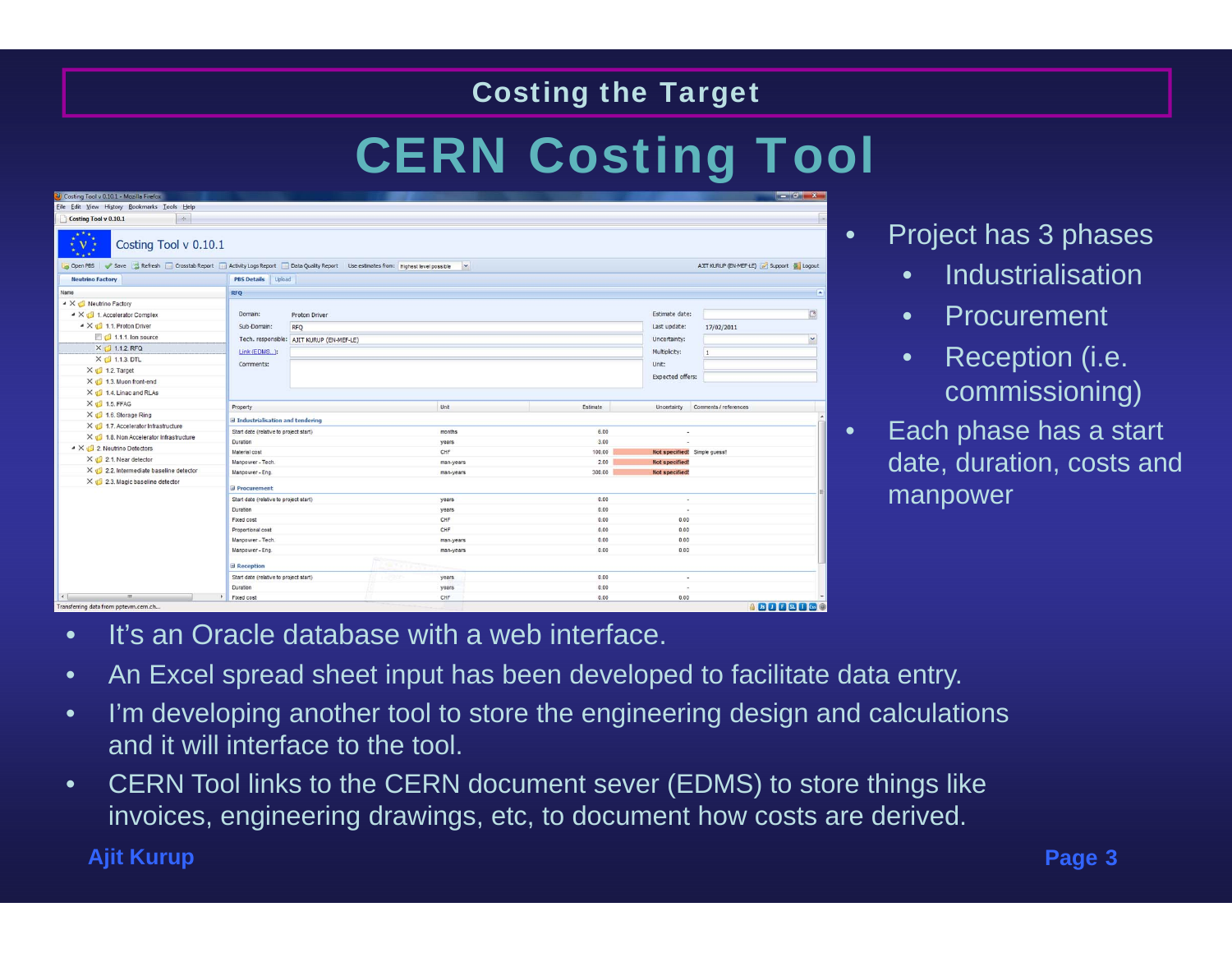## Spread Sheet

- • I'd like to use this spread sheet to store the information needed for the costing and also a way of specifying the current design of the target.
- • It was primarily designed with beamlines in mind but I think it is also suitable for the target.
	- •Will have a separate sheet for the liquid, solid and powder options.



- •Example shows the muon linac.
- • Rows and columns are grouped to provide different levels of detail. Current view shows the lattice design.

**Ajit Kurup**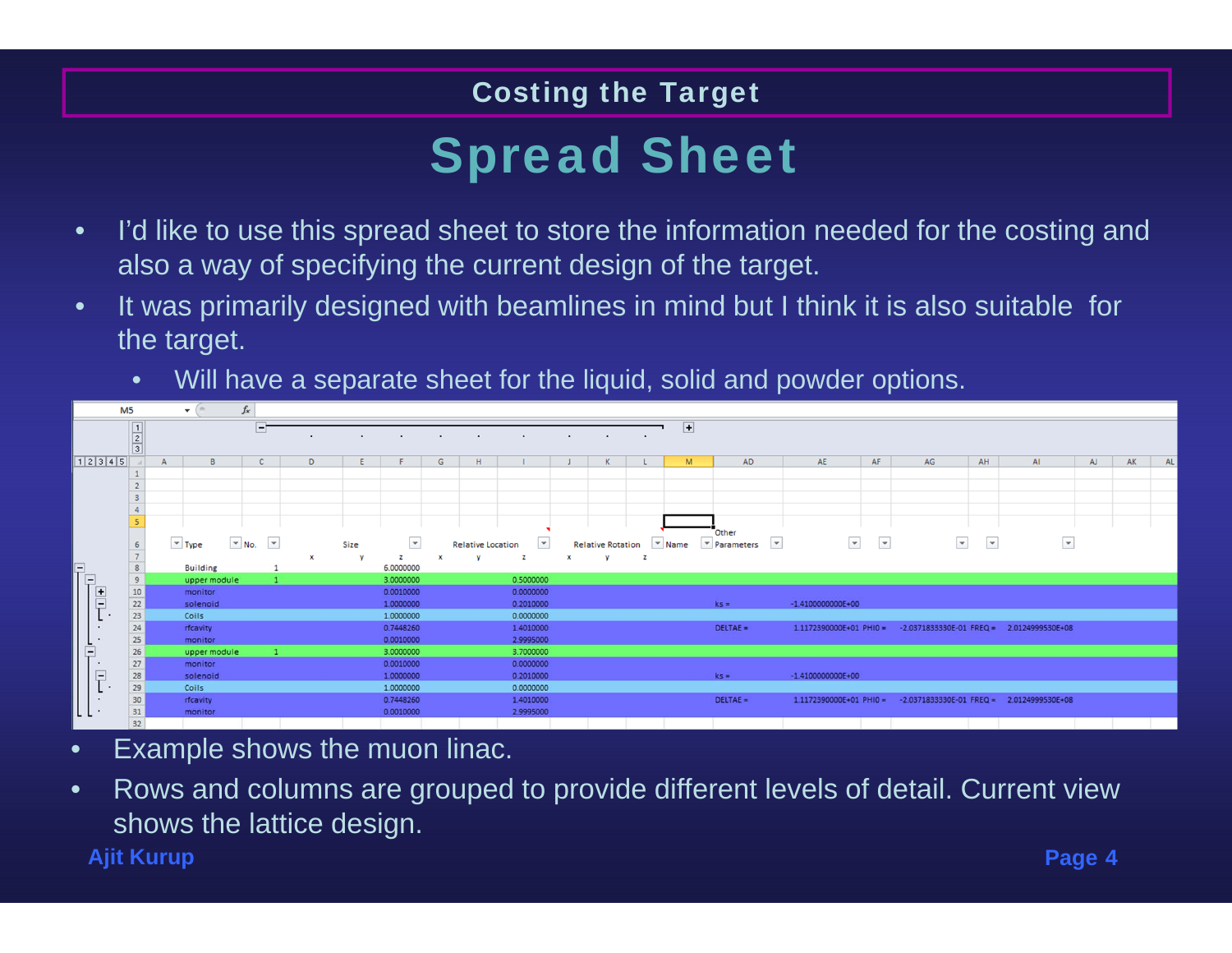## Spread Sheet



 $\bullet$ Additional details gives project start date, duration, link to EDMS, etc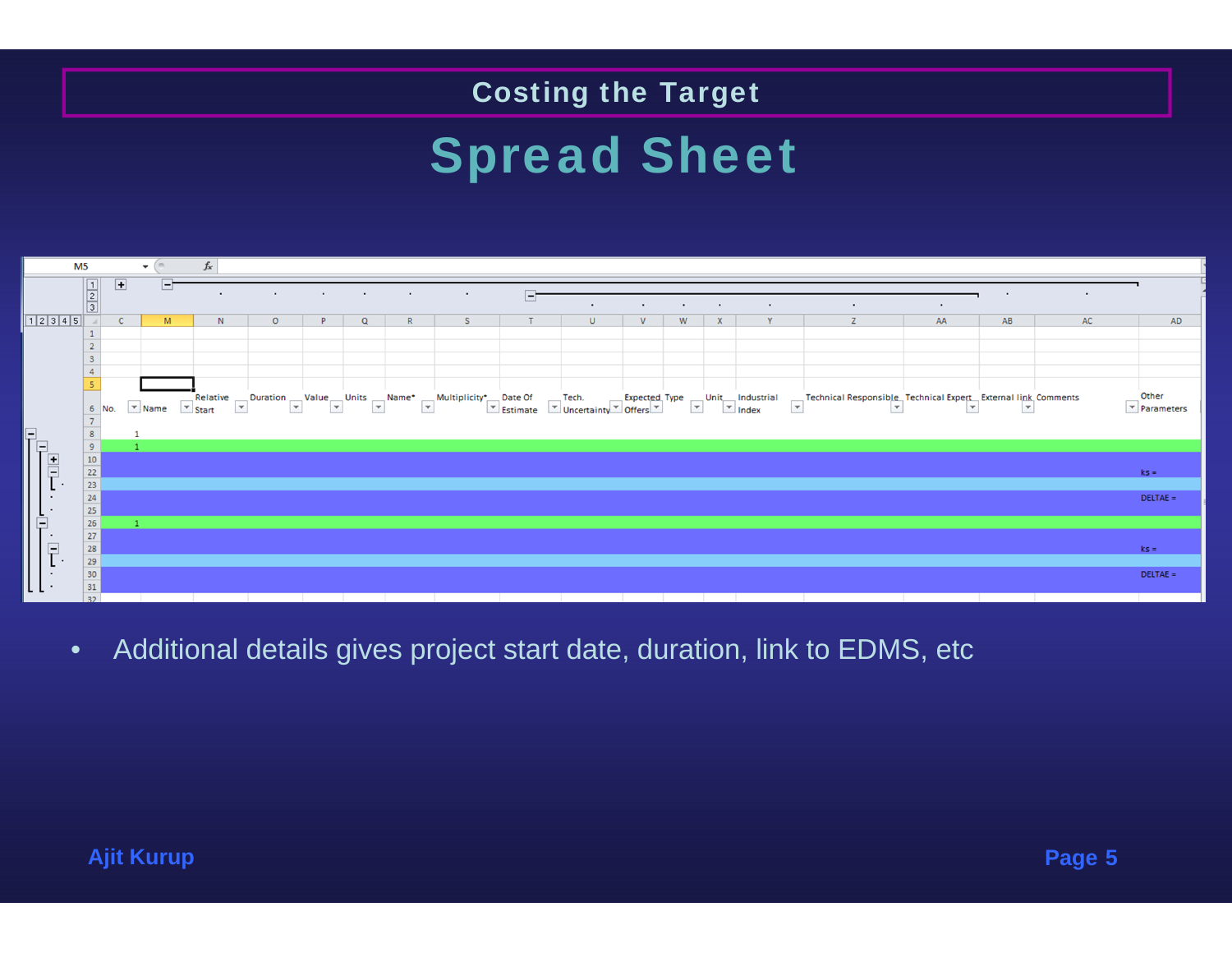## Spread Sheet



- • Sections in red correspond to costs and manpower for the different phases of the project.
- •A VBA macro is used to generate the input for the costing tool.